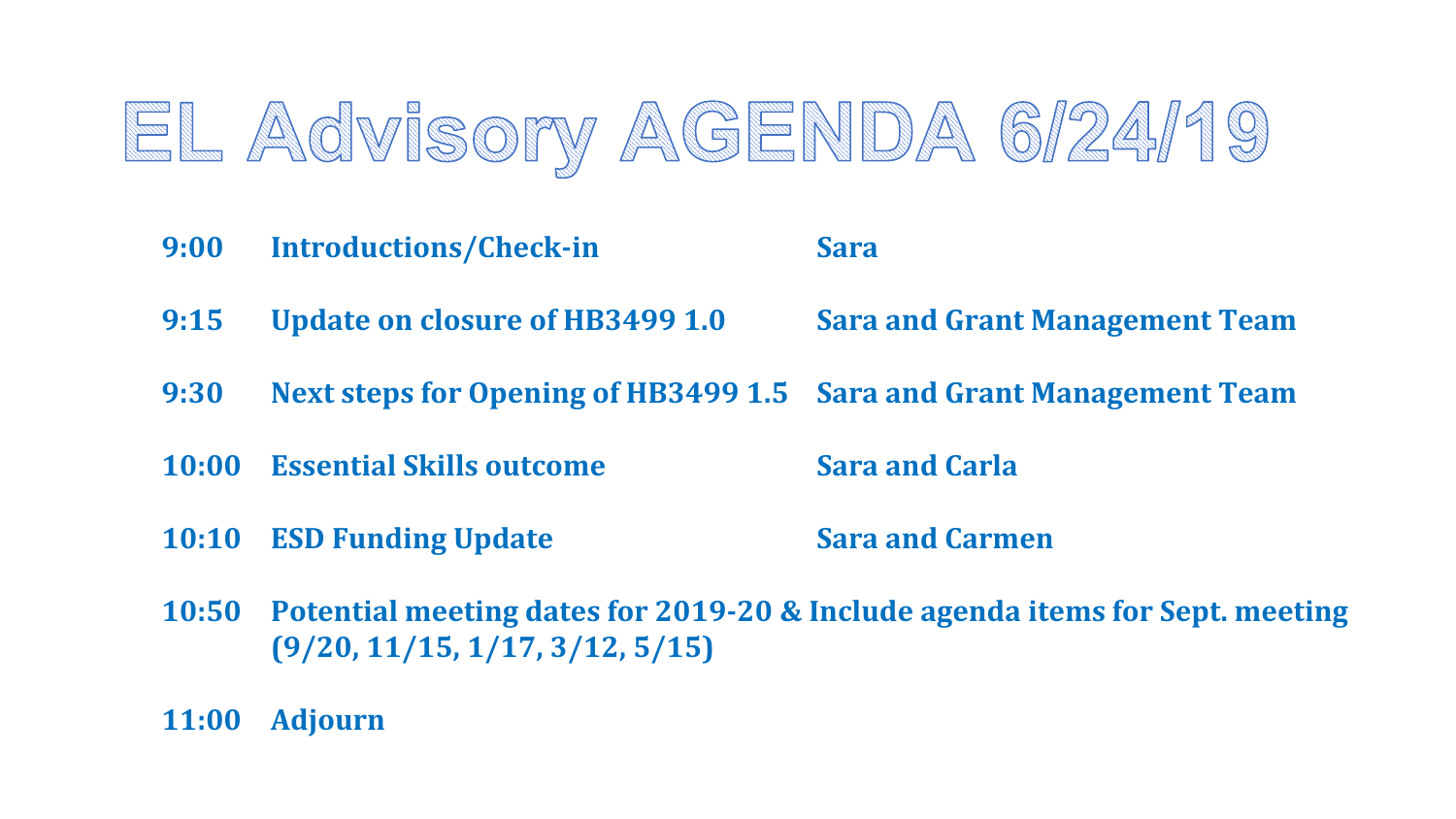### Wrapping Up HB3499 1.0

#### **To complete By June 14, 2019**

- Communication sent to districts notifying of intent to amend all grant agreements to end on 9/30/19- all carryover must be spent by this date.
- ESDs grant agreements revised to meet 9/30/19 deadline
- Communication needs to include- -9/30/19 date change -Claims due 45 days after 9/30/19
	- Communication sent to districts notifying they will receive 4th year of funding at 90/180 beginning 10/1/19
	- Communication sent to districts notifying 5th year of funding, upon legislative approval
	- Communication must be sent to district notifying them that action plan and budget are due to GMs no later than September 1st so that grant managers have opportunity to provide TA and revision cycles

#### **To complete By June 30, 2019**

- Once districts have received communication, GMs and Procurement reach out to transformation districts to follow up about change in ending date. (from 6/30/19 to 9/30/19) amendment will be coming for signature
- GMs contact 11 target districts with already executed amendments
- Each target district has a unique situation and needs to be addressed individually and collectively
- Ensure districts have effectively amended grant agreements and have prepared plans for spending down 18-19 and any carryover
- Communication regarding webinar and other training for HB3499 1.5 reset are prepared and ready to send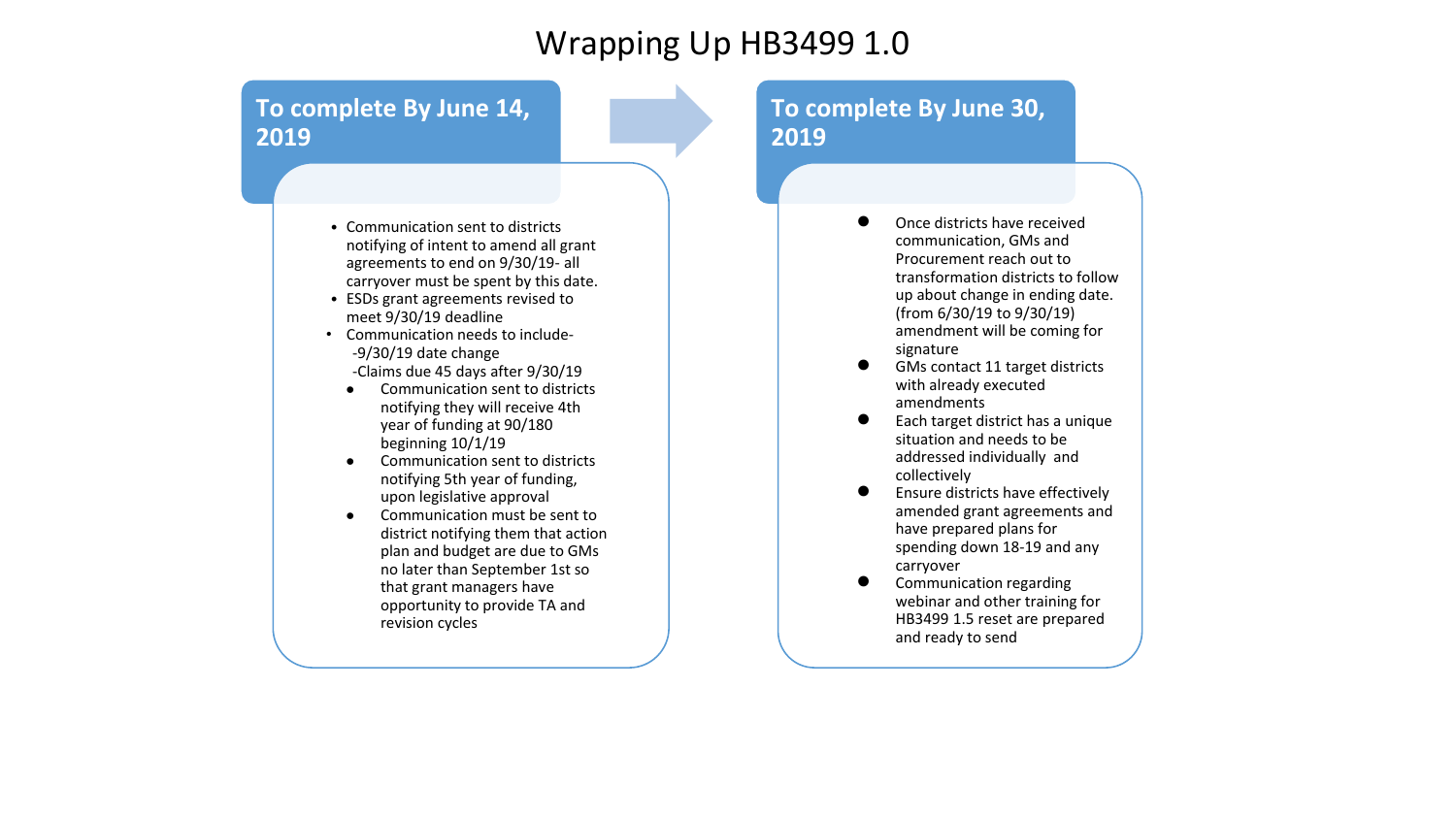### Launching HB3499 1.5

#### **To complete by June 30th**

- Finalize the 2019-2020 Action Plan and Budget Template
- Align the expenditure report template to the action plan and template
- Finalize the deliverable table and align to claim windows
- Finalize an excel spreadsheet to track all expenses
- Finalize Exit Criteria language to include in 10/1/19 grant agreements
- Set up a meeting with DOJ to review how agreements can be drafted to allow budget flexibility
- GMs to receive training on indirect rate with Julie Hansen from accounting

#### **To complete by August 1st**

• Plan and execute webinars: -action plan and budget -claims process (expenditure reports) -HB3499 Year at a glance.

> Mandee to work with EGMS on SAN (craft language in grant agreement specific to disbursement instructions for clarity, including indirect % rates)

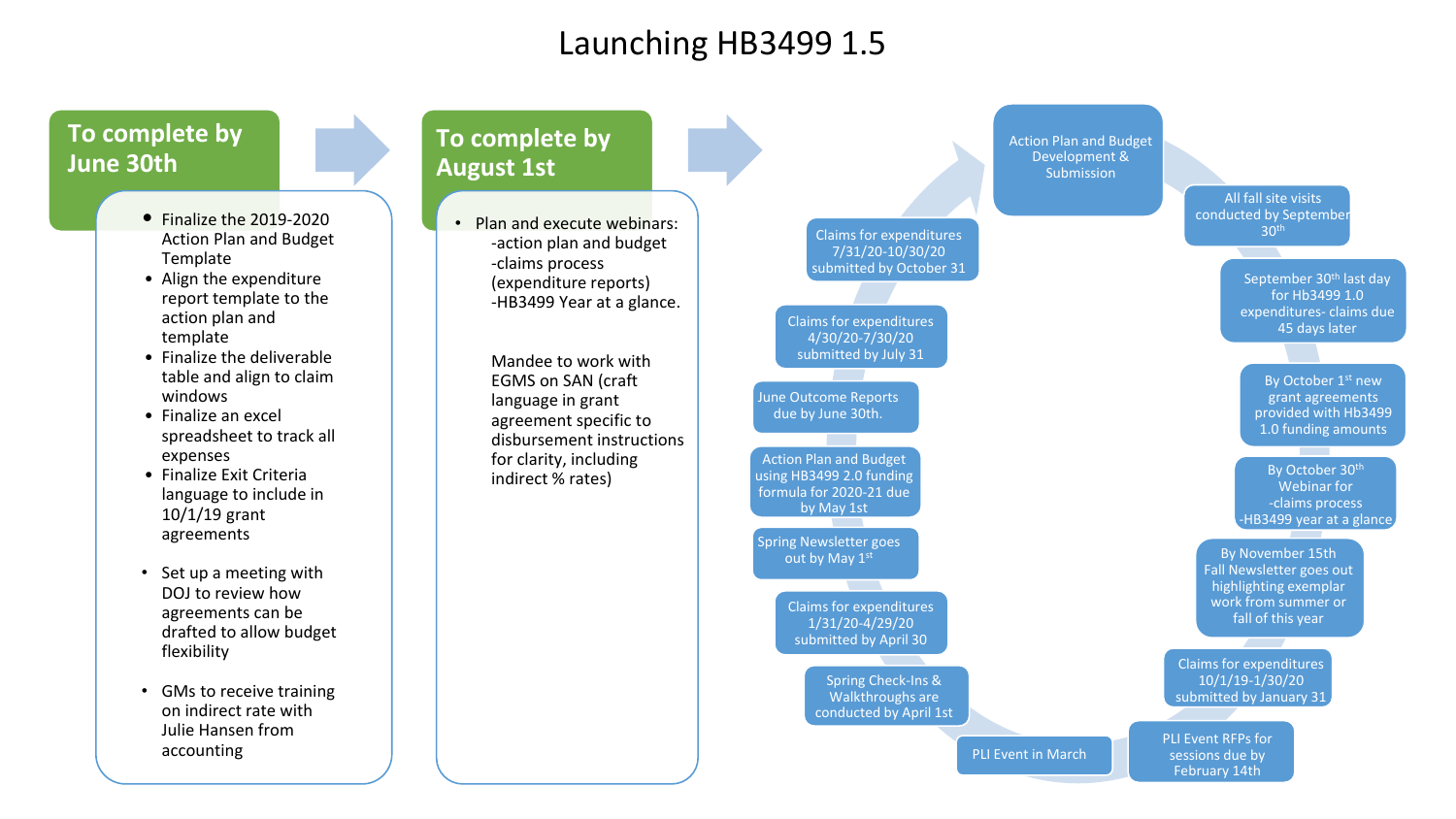Ideas to add:

- EL Strategic Plan- how is this incorporated?
- Title III/HB3499 supports- how to combine individual strengths
- Communication plan
- Develop an FAQ related to all things HB3499 1.5
- Who should be at team meetings?.
- Goals vs. Indicators-Clarify for all
- Develop plan for online resources
- Action Plan & Budget on ODE Template based on previous June Outcome Report
- Schedule District visits
- •October Expenditure Report due for July –October
- Fall Newsletter

Fall

# Spring *envide districts with 2020-21 Action*

- January Expenditure Report dues (for October –January)
- January-Share new funding formula for HB3499 1.5
- Spring Check-In on Action Plan and Budget
- Community of Practice Event (ACM/PLI) @ COSA maybe or other locale
- April Expenditure Reports due (for January –April)
- Spring Newsletter

### Plan & Budget Template

- June Outcome Report due on ODE template
- •District visits?
- July Expenditure Report dues (for April– July)
- End-of-Year Newsletter

# **Summer**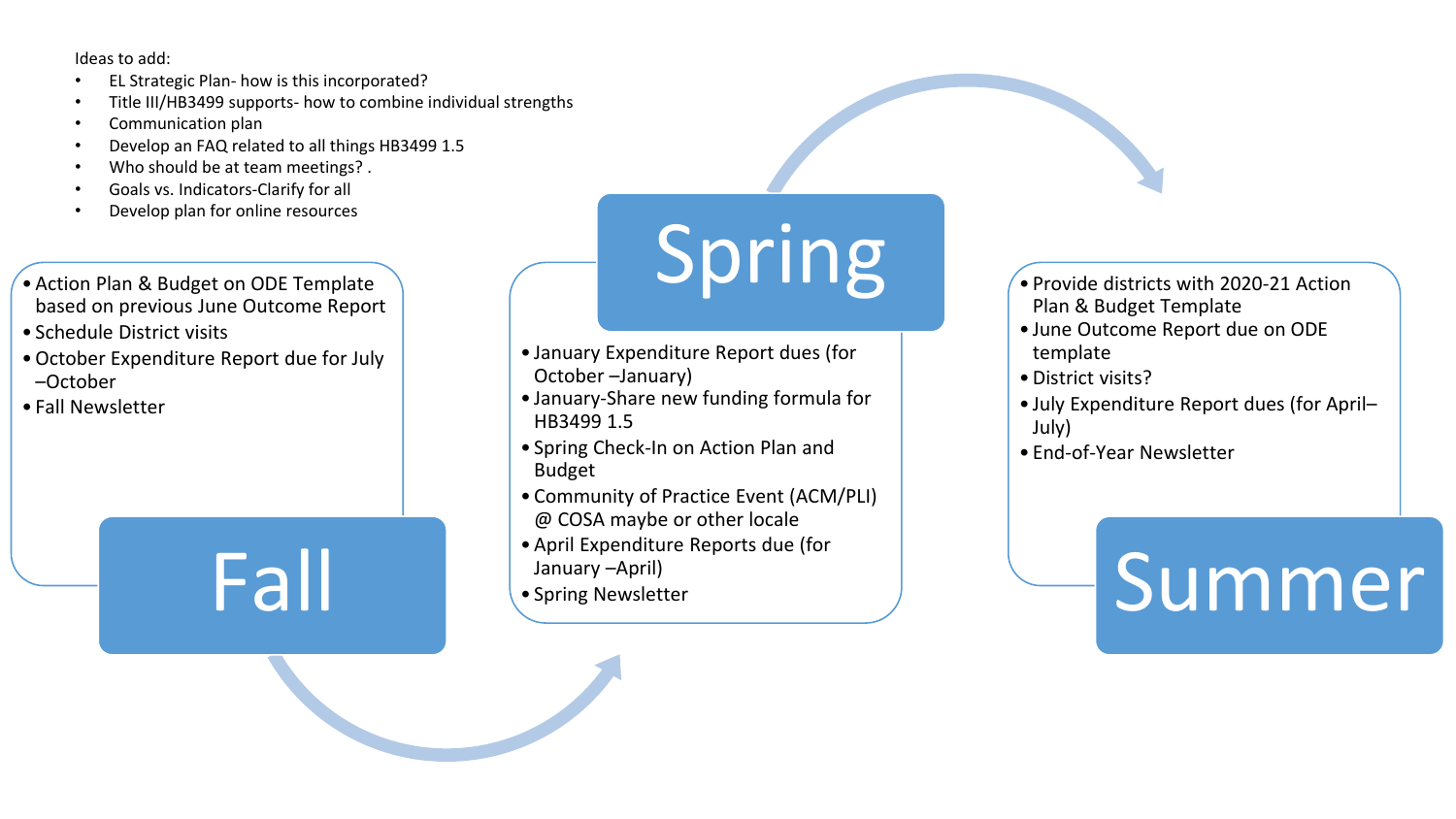#### **September 1st**

- New Year Introductions
- Do we have correct point of contact for district and contact information
- Schedule Fall meeting & walkthroughs before November 30th
- Notify districts that plans and budgets are due NO LATER THAN 9/30/19
- Plan, develop, and execute webinars for:
- ODE action plan and budget template
- HB3499 year at a glance

#### **September 30th**

- Action Plan & Budget submission **window closes - we must submit to procurement 10/1/19**
- Conducting Fall TA and walkthroughs
- Last day of grant agreement for 1.0 activities must be completed today and claims due 45 days later.
- Execute webinar for: expenditure report & claim submission

#### **October 30th**

- Conducting Fall TA and walkthroughs
- Prepare Fall Newsletter

#### **November 30th**

- Fall walk through window closes
- Plan develop and execute **Community** of Practice Event (ACM/PLI) in the Spring
- Send Fall Newsletter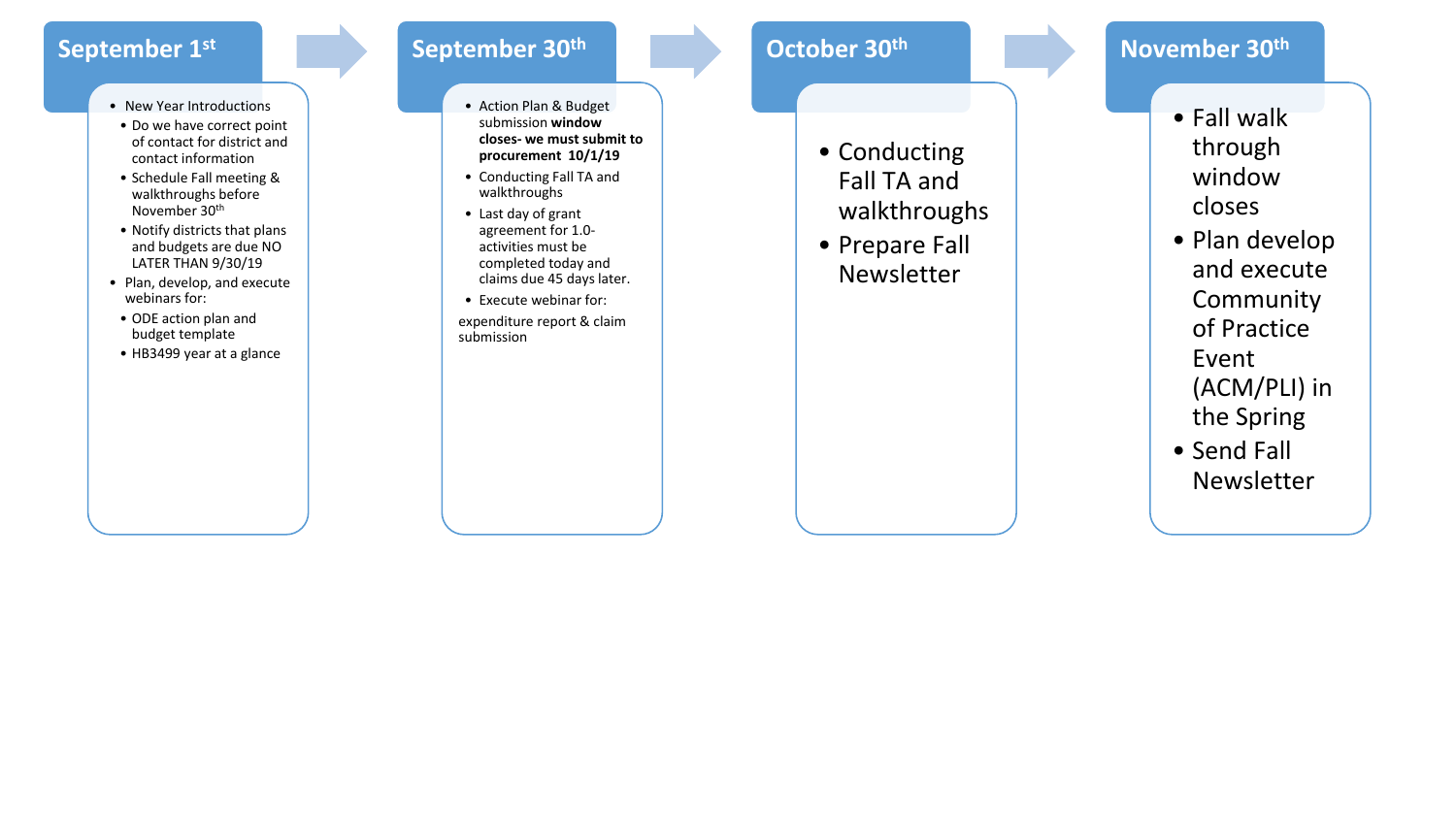#### **January 31st**

- January Expenditure Report dues (for October – January)
- Schedule Spring Check - Ins
- Planning and development for Community of Practice Event
- January Expenditure Report dues (for October – January)

• Planning and development for Community of Practice Event

**February 28th**

#### **March 30th**

- Planning and development for Community of Practice Event
- Provide webinar for:
	- expenditure report & claim submission
	- June Outcome reporting requirements
- Schedule June Outcome Supports and walkthroughs

#### **April 30th**

- Execute Community of Practice Event
- Spring Check In on Action Plan and Budget **window closes**
- Schedule June Outcome walkthroughs & TA
- Send Spring Newsletter
- April Expenditure Report dues (for January – April)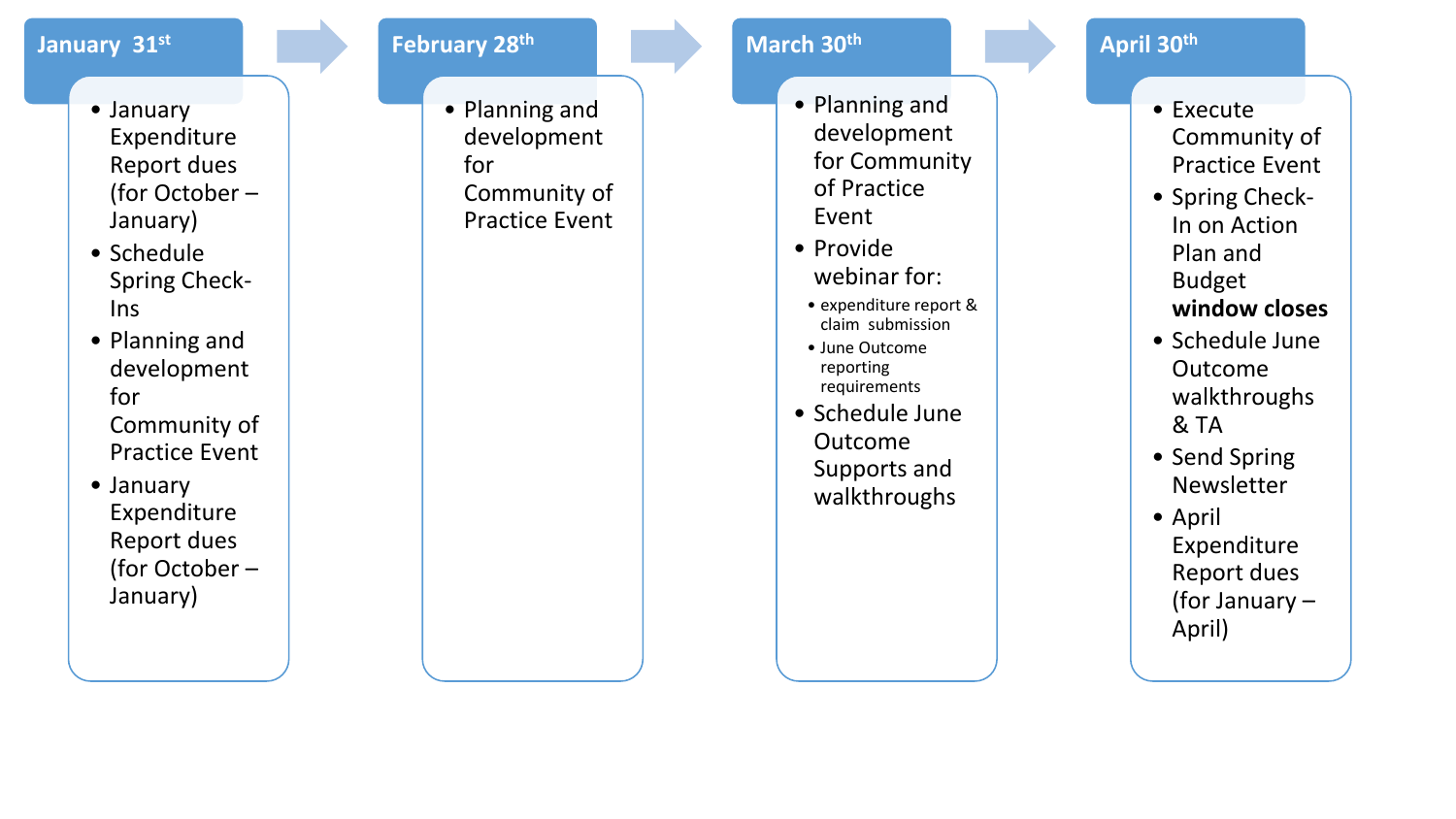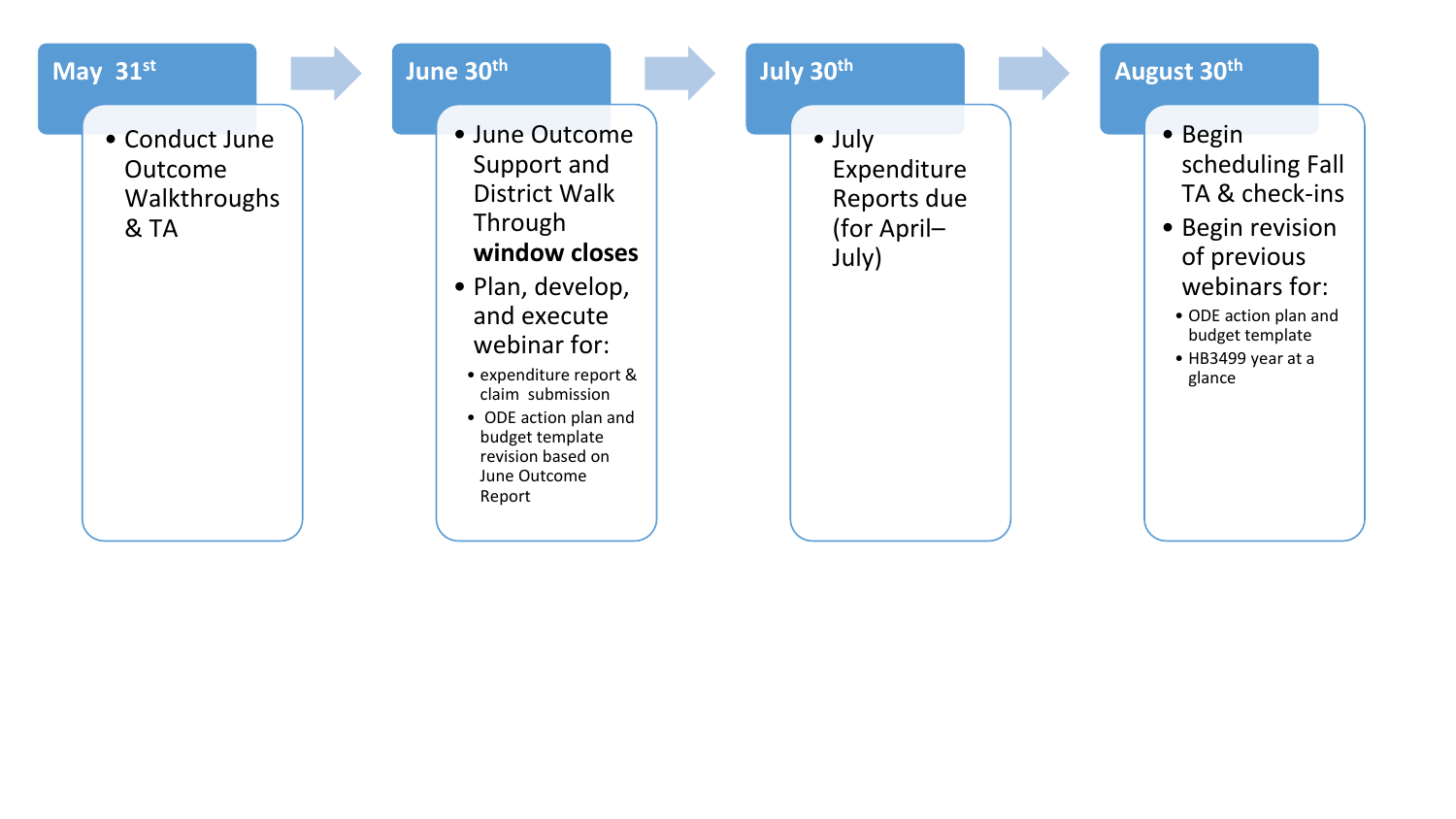

#### **Education Service District**

**Clackamas ESD** Columbia Gorge ESD Douglas ESD **Grant ESD** Harney ESD Region XVII **High Desert ESD** InterMountain ESD Jefferson ESD Lake ESD Lane ESD Linn Benton Lincoln ESD Malheur ESD Region 14 **Multnomah ESD** North Central ESD Northwest Regional ESD Region 18 ESD South Coast ESD Southern Oregon ESD Willamette ESD